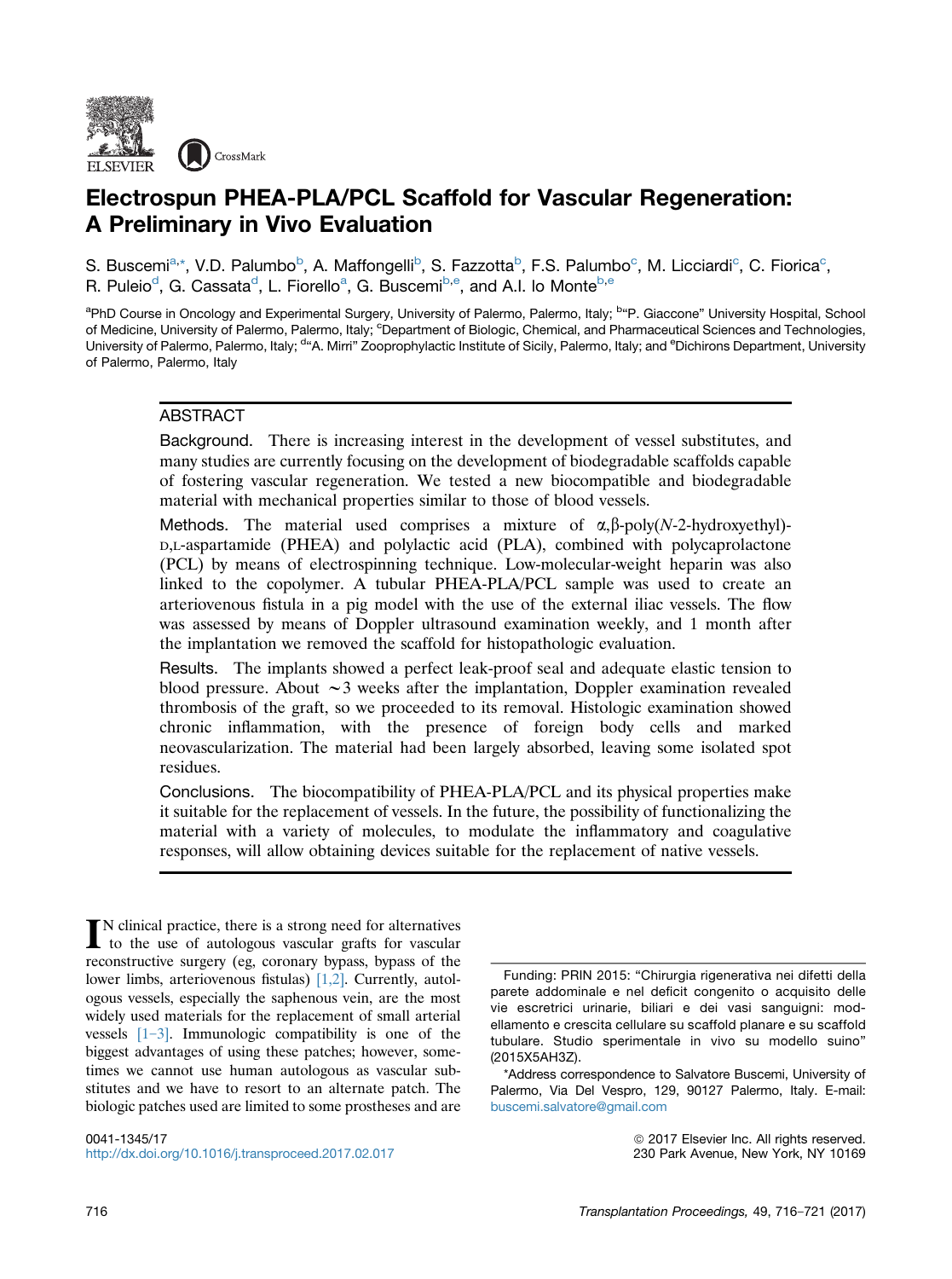often represented by autologous pericardium, allogeneic or xenogeneic (fixed in glutaraldehyde). Unfortunately, these patches have well known limitations: They are subject to greater risk of infections and thrombosis, they tend to calcify, and often they cause foreign body reactions and do not guarantee an adequate growth potential  $[4-10]$  $[4-10]$ .

Vascular grafts made from synthetic materials, such as polyester and expanded polytetrafluoroethylene, are routinely used to restore the blood flow in patients with various cardiovascular disorders. They still have many disadvantages, such as thrombogenicity, intimal hyperplasia, stenosis and occlusion (especially in the small caliber grafts), susceptibility to infections, formation of pseudoaneurysms, and lack of growth potential  $[3,11-13]$  $[3,11-13]$ . Therefore, a completely bioabsorbable vascular patch, capable of inducing the regeneration of a new vessel wall, may overcome the limitations of the current artificial patches, serving as architectural support for the development of the neotissue. Tissue engineering is focusing on the development of biomaterials capable of mimicking the biologic and mechanical functions of the extracellular matrix (ECM). In fact, it has been shown that tissue morphogenesis is strongly influenced by interactions between cells and the ECM  $[14-26]$ .

The present study aimed to test a new material as a bioabsorbable substitute for blood vessels in a pig model. This material initially should behave like the common vascular prosthesis and, at a later stage, once degraded and reabsorbed by the host organism, should replace the graft in a new blood vessel with anatomic and functional characteristics similar to those of native vascular vessels.

## **METHODS**

The scaffold we tested was created in the Biocompatible Polymer Laboratory of the Department of Science and Molecular and Biomolecular Technology (STEMBIO) of the University of Palermo. It consists of electrospun fibers based on synthetic polymers. Electrospinning is a technique that uses a high voltage source for biasing a polymer solution or a polymer melt, which is then accelerated toward an opposite polarity collector. Through electrospinning, one can obtain the 3-dimensional scaffold composed of micronanometer polymeric fibers, interconnected to form a microporous structure [\[27,28\]](#page-4-0).  $\alpha$ ,  $\beta$ -Poly(N-2-hydroxyethyl-D,L)-aspartamide (PHEA) is the starting polymer; we used it for the production of copolymers for our scaffold. PHEA is a biocompatible synthetic polymer, soluble in water, with a similar structure to human amino acids. The use of PHEA as carriers of drugs and as a starting material for many other biomedical and pharmaceutical applications has already been reported [\[29,30\]](#page-4-0). PHEA was linked with polylactic acid (PLA) and subsequently electrospun in a mixture with polycaprolactone (PCL) [\[31,32\]](#page-4-0). Scaffolds obtained from the PHEA-PLA/PCL mixture had fibers with diameters from 500 nm to 1  $\mu$ m, similar to the ECM. In fact, the adhesion, proliferation and differentiation of cells are strongly influenced by size, geometry, and density of the pores and the surface properties  $[33-40]$ . From a study carried out previously by our group, PHEA-PLA/PCL was found to be a biocompatible material, elastic, and possessing great mechanical strength [\[41\]](#page-4-0).

The data obtained from in vivo experiments showed that the material has good biocompatibility, evoking an inflammatory response of modest degree, which has a prime role in the reabsorption of the material and processes of tissue regeneration. Subsequently, the scaffold was made tubular in a structure with a diameter of  $\sim$  5 mm and a length of a few centimeters. The material was also bound to heparin by covalent bonding to reduce the risk of thrombosis [\[42\]](#page-4-0).

We performed an arteriovenous fistula (AFV) between the external left iliac artery and the external left iliac vein in a 4-month-old pig model weighing 40 kg. Our experiments were conducted according to the provisions of Legislative Decree no 26 of March 4, 2014, implementing Directive 2010/63/EU on the protection of animals used for scientific purposes, after regulatory approval of the project by the Italian Ministry of Health. All animal experiments were in compliance with the Animal Research: Reporting of In Vivo Experiments guidelines and were carried out in accordance with the EU Directive 2010/63/EU guidelines for animal experiments, the National Institutes of Health guide for the care and use of laboratory animals (legislative decree no 26, March 4, 2014) and the Organismo Preposto al Benessere Animale of the "A. Mirri" Zooprophylactic Institute.

The anesthetic protocol included premedication (6.3 mg/kg zolazepam tiletamine  $+ 2.3$  mg/kg xylazine), induction (0.5 mg/kg) propofol), and maintenance (isoflurane  $+$  pancuronium, 12:7 mg/kg). After obtaining access to "J" in the left iliac fossa, we proceeded to the isolation of the iliac vessels and packaging of secondary arteriovenous fistula between the left external iliac artery and the vein ipsilateral homologous, with lateroterminal anastomosis on the arterial side and terminolateral anastomosis on the venous side; this was carried out by means of double hemicontinuous suture of 180° with the use of a suture thread of a nonabsorbable Prolene type 8-0 [\(Fig 1](#page-2-0)). At the moment of the arterial unclamping, we were able, macroscopically, to appreciate a good pulse rate on the prosthetic surface. After surgery, the animal was subjected to a liquid diet for the first 24 hours and antibiotic treatment with the use of oxytetracycline (20 mg/kg/d for 3 days). The flow within the AFV was assessed by means of Doppler ultrasound examination with the use of a microconvex probe of  $4-7.5$ MHz. The study of the flow was performed by means of Doppler ultrasound every week. In the 1st 2 weeks, the Doppler checks revealed the patency of our AFV ([Fig 2\)](#page-2-0). After 1 month, seeing the Doppler scaffold thrombosis responses, we proceeded to en bloc scaffold removal for histopathologic examination. The histologic sections of the surgical specimen were analyzed, after fixing in a 10% formalin solution, with the use of hematoxylin-eosin staining.

## RESULTS

The bioresorbable tubular prosthesis proved to be easy to handle and resistant to traction during the anastomoses. The anastomosis proved to be leak proof, but subject to an arterial pressure regime, as evidenced by the absence of signs of intraoperative bleeding and early complications.

The scaffold developed by the STEMBIO laboratory also seemed to accord with the suture needle passage, making it, from a surgical point of view, particularly suited to clinical applications. After this procedure, the scaffold remained perfectly intact and impermeable to blood serum. The scaffold showed great flexibility, allowing it to pulsate in the same manner as the adjacent arteries. Doppler examination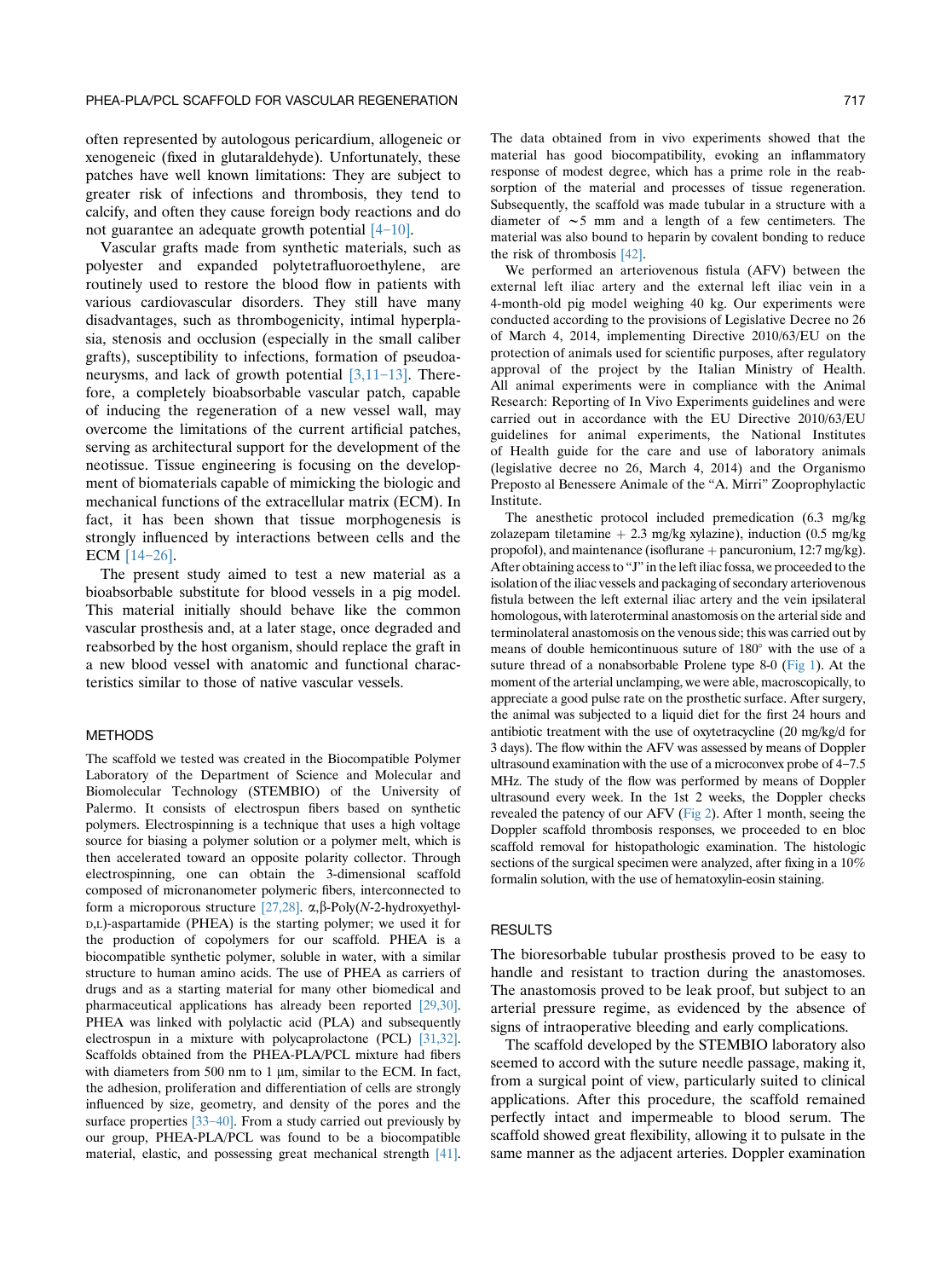<span id="page-2-0"></span>

Fig 1. Bridge fistula (s) between the left external iliac artery (a) and the ipsilateral homologous vein  $(v)$ .

performed immediately after surgery showed the patency of the anastomosis, with a typically turbulent flow (Fig 2). Subsequent ultrasound evaluations revealed the patency of the graft in the 1st 2 weeks and a thrombosis during the Doppler control in the 3rd week.

Histologic examination showed a chronic granulomatous "foreign body" inflammation with giant cells; this was associated with a fibrotic stromal reaction and multiple small newly formed vessels. It was possible to still see the presence of as yet unabsorbed material in the context of granulomatous inflammation (Fig 3).

## **DISCUSSION**

The goal of tissue engineering is to obtain a biofunctional and bioabsorbable scaffold, capable of fostering the regeneration of native tissue [\[43,44\].](#page-4-0) The possibility of producing bioengineered vessels is the subject of several experimental studies  $[45-66]$ ; however, the material to be proposed as a "scaffold ideal" has not yet been found  $[35-40.67-80]$ . The scaffold created in the STEMBIO laboratories proved to be biocompatible, as evidenced by our preliminary studies in the mouse model and as confirmed by the present experiment with the use of the pig model. Our scaffold differs from others used so far, because it seems to present the structural characteristics that make it suitable for the



Fig 2. Doppler ultrasound performed immediately after surgery, showing the patency of the anastomosis, with a typically turbulent flow.



Fig 3. Chronic granulomatous "foreign body" inflammation with giant cells, associated with a fibrotic stromal reaction and multiple small newly formed vessels.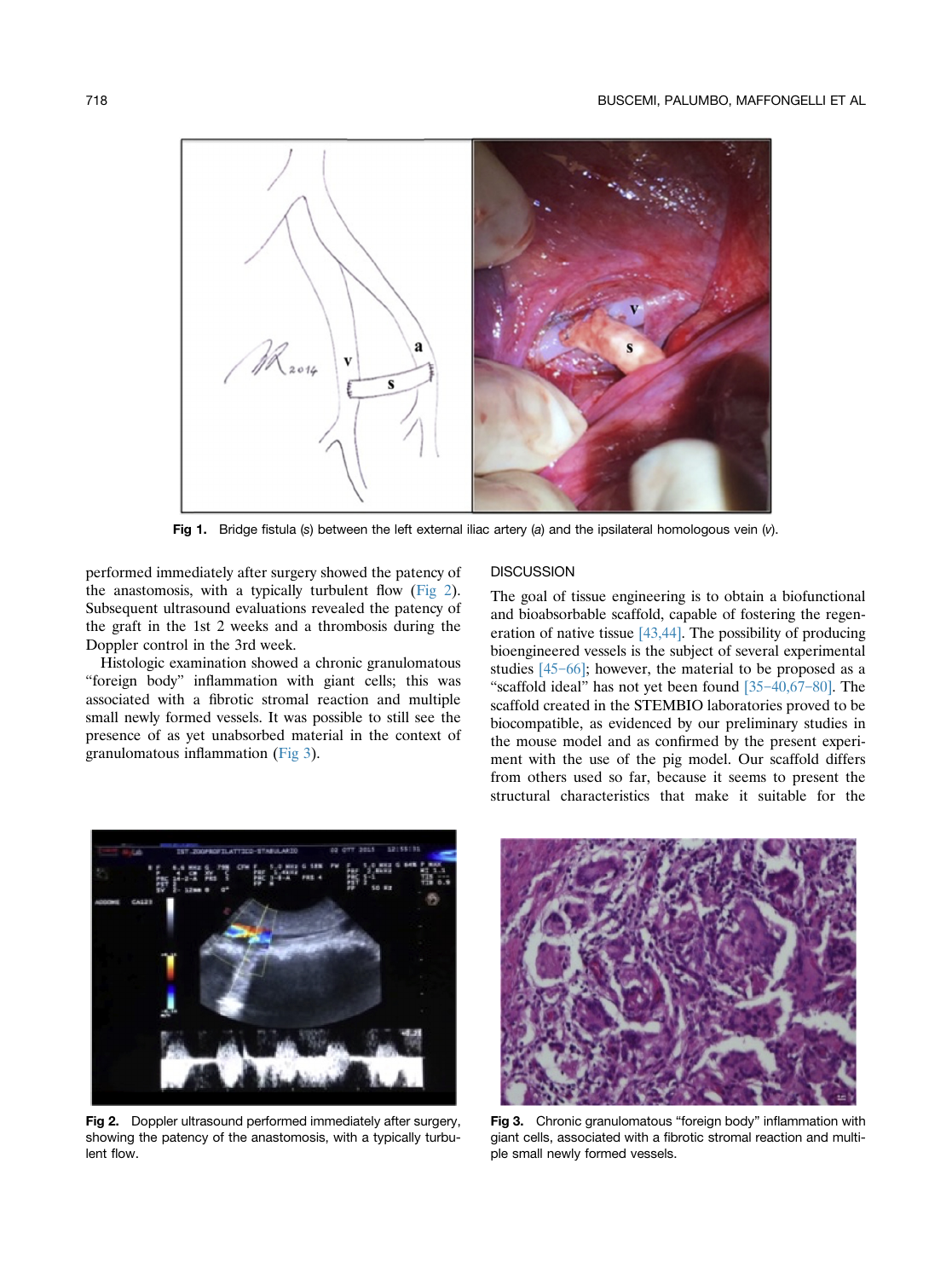<span id="page-3-0"></span>temporary replacement of blood vessels, without being affected by the early hydrolysis phenomena which too quickly degrade the other materials proposed so far. The histologic results highlighted how the time required for the degradation of our scaffold is  $>1$  month. However, we were able to observe the start of a regeneration process, as evidenced by the presence of neovascularization with the formation of an intricate vascular network associated with characteristic cellular elements of chronic inflammation.

The electrospinning of PHEA-PLA in a mixture with PCL resulted in a scaffold with excellent elasticity, probably related to the regularity and dimensional uniformity of the fibers and the absence of a merger between them; these morphologic characteristics are similar to those of the native ECM. In addition, our vascular substitute showed good mechanical properties, allowing easy handling during the experiments conducted. After the AVF had been created, arterial unclamping showed that the graft presented good compliance, responding to changes in blood flow and arterial pulse waves. The tensile properties and the microporous structure are responsible for 2 other fundamental results of our research: the complete absence of bleeding or serous leakage through the walls, and excellent resistance to the needle suture passage, with a consequent perfect seal of the anastomosis. The ultrastructure of the scaffold, with an intricate plot of nanofilaments distributed over a thickness of  $\sim 0.5$  mm, enables the cells to colonize the scaffold and, at the same time, prevents fluid from exuding from the surface. It is these same characteristics that guarantee that this tissue remains intact during the needle passage from the suture, because the fibers are spread apart and are not in any way damaged or severed by the mechanical puncture. This resistance to tension guarantees the perfect seal of the anastomosis, avoiding blood loss at the point of suture. This characteristic resistance to puncture may, prospectively, allow the use of such devices for vascular access use, and, in particular, for the performing bridge fistulas.

Polymer thrombogenicity was partially resolved by functionalizing it with heparin molecules covalently bonded to the nanostructure of the scaffold. Although the scaffold was pervious only for a month, we had no evidence of early thrombosis phenomena, despite the complete absence of anticoagulant therapy. Heparin also had an important role in guiding vascular endothelialization and by stimulating numerous growth factors [\[42,81\].](#page-4-0) This would allow the circulating stem cells to engraft to the implanted tissue and promote the regeneration of a fabric (regarding mechanical and biologic characteristics) similar to that of the host organism. Three weeks after implantation, the graft showed thrombosis phenomena; we think that one of the major causes of thrombosis may have been an inappropriate postoperative anticoagulant regimen. Probably, the absence of flow within the vascular graft did not allow effective colonization, particularly in its central portion, an event that contributed to only partial resorption of the material, especially in the part farthest from the anastomosis area.

## **CONCLUSION**

The "ideal scaffold" boasts certain fundamental properties: It must be made from biocompatible material, having a degradation rate that corresponds to the production of new ECM by the host; and it must possess the ability to interact with host cells, mechanical properties, and ultrastructural characteristics that match the target anatomic site.

The biocompatibility of PHEA-PLA/PCL and its physical properties make it suitable in the replacement of vessels. The main disadvantage is that its thrombogenicity is only partially solved by adding heparin to the scaffold. To resolve this issue and obtain a new vessel from a synthetic substitute, we will need to conduct further studies in which individualized anticoagulation treatments will be used; these will be associated with the use of PHEA-PLA/PCL scaffolds that could be further functionalized with growth factors to modulate the inflammatory response and coagulation.

#### **REFERENCES**

[1] Fox CJ, Gillespie DL, O'[Donnell SD, Rasmussen TE,](http://refhub.elsevier.com/S0041-1345(17)30151-3/sref1) [Goff JM, Johnson CA, et al. Contemporary management of](http://refhub.elsevier.com/S0041-1345(17)30151-3/sref1) [wartime vascular trauma. J Vasc Surg 2005;41:638](http://refhub.elsevier.com/S0041-1345(17)30151-3/sref1)-44.

[2] [Tsai JW, Ayubi FS, Rice RD, Zhang Z, Armstrong PJ. Per](http://refhub.elsevier.com/S0041-1345(17)30151-3/sref2)[macol \(porcine dermal collagen\) and Alloderm \(acellular cadaveric](http://refhub.elsevier.com/S0041-1345(17)30151-3/sref2) [dermis\) as a vascular patch repair for common carotid arteriotomy](http://refhub.elsevier.com/S0041-1345(17)30151-3/sref2) in a rabbit model. Ann Vasc Surg  $2009;23:374-81$ .

[3] [Muto A, Nishibe T, Dardik H, Dardik A. Patches for carotid](http://refhub.elsevier.com/S0041-1345(17)30151-3/sref3) [artery endarterectomy: current materials and prospects. J Vasc Surg](http://refhub.elsevier.com/S0041-1345(17)30151-3/sref3)  $2009.50.206 - 13$ 

[4] [Tremblay D, Zigras T, Cartier R, Leduc L, Butany J,](http://refhub.elsevier.com/S0041-1345(17)30151-3/sref4) [Mongrain R, et al. A comparison of mechanical properties of ma](http://refhub.elsevier.com/S0041-1345(17)30151-3/sref4)[terials used in aortic arch reconstruction. Ann Thorac Surg 2009;88:](http://refhub.elsevier.com/S0041-1345(17)30151-3/sref4) [1484](http://refhub.elsevier.com/S0041-1345(17)30151-3/sref4)-91.

[5] Smaill BH, McGiffi[n DC, Legrice IJ, Young AA, Hunter PJ,](http://refhub.elsevier.com/S0041-1345(17)30151-3/sref5) [Galbraith AJ. The effect of synthetic patch repair of coarctation on](http://refhub.elsevier.com/S0041-1345(17)30151-3/sref5) [regional deformation of the aortic wall. J Thorac Cardiovasc Surg](http://refhub.elsevier.com/S0041-1345(17)30151-3/sref5) [2000;120:1053](http://refhub.elsevier.com/S0041-1345(17)30151-3/sref5)-63.

[6] [Hertzer NR, Mascha EJ. J Vasc Surg 2006;43:959](http://refhub.elsevier.com/S0041-1345(17)30151-3/sref6)-68.

[7] [Jacobowitz GR, Kalish JA, Lee AM, Adelman MA, Riles TS,](http://refhub.elsevier.com/S0041-1345(17)30151-3/sref7) [Landis R. Long-term follow-up of saphenous vein, internal jugular](http://refhub.elsevier.com/S0041-1345(17)30151-3/sref7) [vein, and knitted Dacron patches for carotid artery endarterectomy.](http://refhub.elsevier.com/S0041-1345(17)30151-3/sref7) [Ann Vasc Surg 2001;15:281](http://refhub.elsevier.com/S0041-1345(17)30151-3/sref7)-7.

[8] [Aburahma AF. Patch closure improves results with carotid](http://refhub.elsevier.com/S0041-1345(17)30151-3/sref8) [endarterectomy. Semin Vasc Surg 2004;17:243](http://refhub.elsevier.com/S0041-1345(17)30151-3/sref8)-52.

[9] [Wong P, Hopkins S, Vincente D, Williams K, Macri N,](http://refhub.elsevier.com/S0041-1345(17)30151-3/sref9) [Berguer R. Differences in neointima formation between impervious](http://refhub.elsevier.com/S0041-1345(17)30151-3/sref9) and porous polytetrafl[uoroethylene vascular patch material. Ann](http://refhub.elsevier.com/S0041-1345(17)30151-3/sref9) [Vasc Surg 2002;16:407](http://refhub.elsevier.com/S0041-1345(17)30151-3/sref9)-12.

[10] [Bond R, Rerkasem K, Naylor R, Rothwell PM. Patches of](http://refhub.elsevier.com/S0041-1345(17)30151-3/sref10) [different types for carotid patch angioplasty. Cochrane Database](http://refhub.elsevier.com/S0041-1345(17)30151-3/sref10) [Syst Rev 2004;\(2\):CD000071.](http://refhub.elsevier.com/S0041-1345(17)30151-3/sref10)

[11] [Edelman ER. Vascular tissue engineering: designer arteries.](http://refhub.elsevier.com/S0041-1345(17)30151-3/sref11) Circ Res 1999:85:1115-7.

[12] [Christine ES, Jennie MB. Acellular vascular tissues: natural](http://refhub.elsevier.com/S0041-1345(17)30151-3/sref12) [biomaterials for tissue repair and tissue engineering. Biomaterials](http://refhub.elsevier.com/S0041-1345(17)30151-3/sref12) [2000;21:2215](http://refhub.elsevier.com/S0041-1345(17)30151-3/sref12)-31.

[13] l'Heureux N, Dusserre N, Marini A, Garrido S, de la Fuente L, [McAllister T. Technology insight: the evolution of tissue-engineered](http://refhub.elsevier.com/S0041-1345(17)30151-3/sref13) vascular grafts-[from research to clinical practice. Nat Clin Pract](http://refhub.elsevier.com/S0041-1345(17)30151-3/sref13) [Cardiovasc Med 2007;4:389](http://refhub.elsevier.com/S0041-1345(17)30151-3/sref13)-95.

[14] [Choi JS, Kim EY, Kim MJ, Giegengack M, Khang FA,](http://refhub.elsevier.com/S0041-1345(17)30151-3/sref14) [Khang G, et al. In vitro evaluation of the interactions between](http://refhub.elsevier.com/S0041-1345(17)30151-3/sref14) [human corneal endothelial cells and extracellular matrix proteins.](http://refhub.elsevier.com/S0041-1345(17)30151-3/sref14) [Biomed Mater 2013;8:014108](http://refhub.elsevier.com/S0041-1345(17)30151-3/sref14).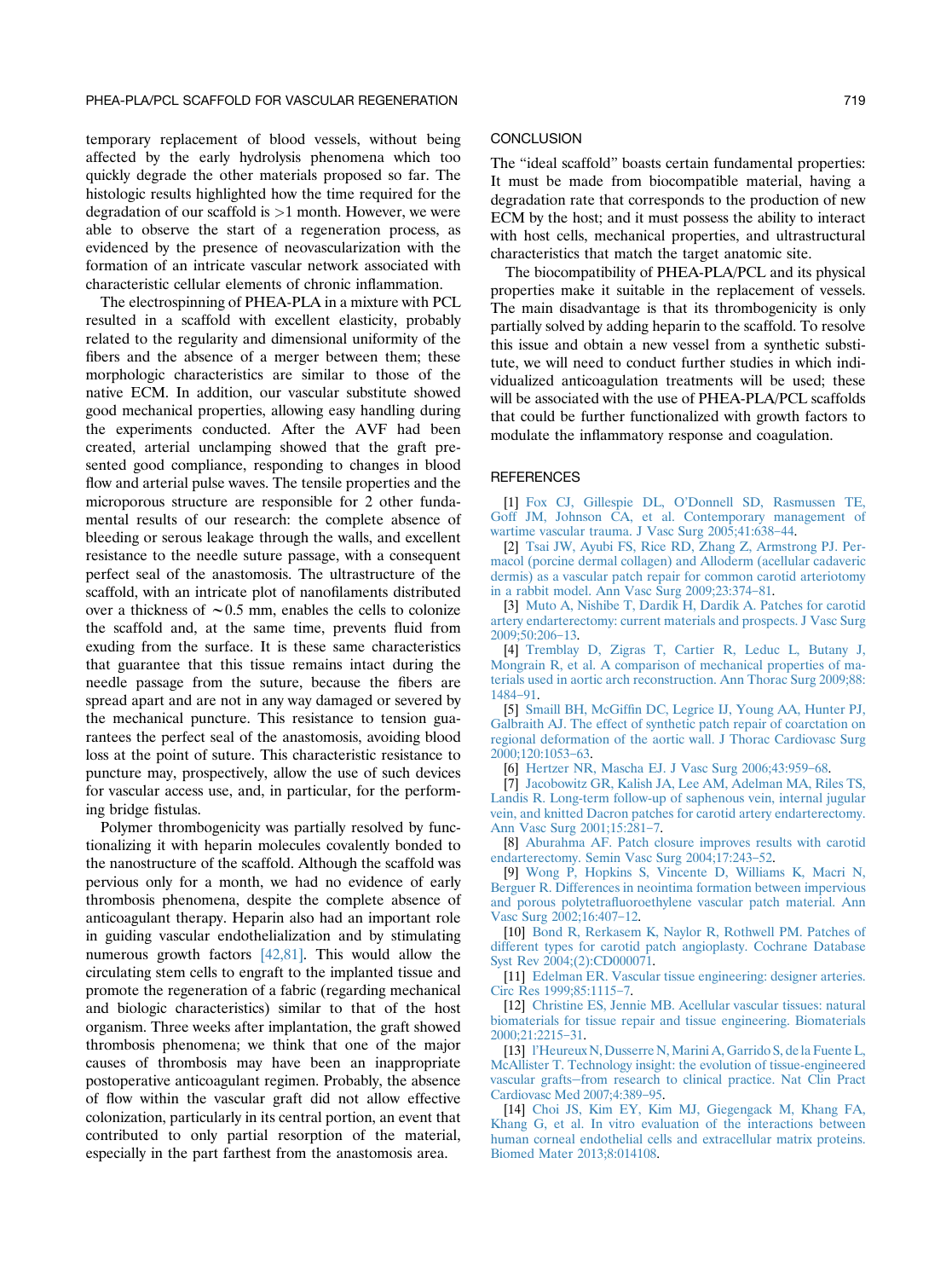<span id="page-4-0"></span>[16] [Daar AS. Regenerative medicine: a taxonomy for address](http://refhub.elsevier.com/S0041-1345(17)30151-3/sref16)[ing ethical, legal and social issues. In: Gutmann T, Daar AS,](http://refhub.elsevier.com/S0041-1345(17)30151-3/sref16) [Sells RA, Land W, editors. Ethical, legal, and social issues in organ](http://refhub.elsevier.com/S0041-1345(17)30151-3/sref16) [transplantation. Munich: Pabst; 2005. p. 368](http://refhub.elsevier.com/S0041-1345(17)30151-3/sref16)-77.

[17] [Buttery L, Shakesheff KM. A brief introduction to](http://refhub.elsevier.com/S0041-1345(17)30151-3/sref17) [different cell types. In: Polak J, Mantalaris S, Harding SE, editors.](http://refhub.elsevier.com/S0041-1345(17)30151-3/sref17) [Advances in tissue engineering. London: Imperial College Press;](http://refhub.elsevier.com/S0041-1345(17)30151-3/sref17) [2008. p. 16](http://refhub.elsevier.com/S0041-1345(17)30151-3/sref17)-32.

[18] [Xynos ID, Hukkanan MVJ, Batten J, Buttery LD,](http://refhub.elsevier.com/S0041-1345(17)30151-3/sref18) [Hench LL, Polak JM. Calcif Tissue Int 2000;67:321](http://refhub.elsevier.com/S0041-1345(17)30151-3/sref18)-9.

[19] Evans MJ, Kaufman MH, Nature 1981;292:154-6.

[20] [Thomson JA, Itskovitz-Eldor J, Shapiro SS, Waknitz MA,](http://refhub.elsevier.com/S0041-1345(17)30151-3/sref20) [Swiergiel JJ, Marshall VS, et al. Science 1998;282:1145](http://refhub.elsevier.com/S0041-1345(17)30151-3/sref20)-7.

[21] [Guillot PV, Cui W, Fisk NM, Polak J. Cell J Mol Med](http://refhub.elsevier.com/S0041-1345(17)30151-3/sref21) [2007;11:935](http://refhub.elsevier.com/S0041-1345(17)30151-3/sref21)e44.

[22] [Polak DJ. J R Soc Interface 2010;7:S777](http://refhub.elsevier.com/S0041-1345(17)30151-3/sref22)-81.

[23] [Takahashi K, Yamanaka S. Cell 2006;126:663](http://refhub.elsevier.com/S0041-1345(17)30151-3/sref23)-76.

[24] [Zhanga X, Reagan MR, Kaplan DL. Adv Deliv Rev](http://refhub.elsevier.com/S0041-1345(17)30151-3/sref24) [2009;61:988](http://refhub.elsevier.com/S0041-1345(17)30151-3/sref24)-1006.

[25] [Singh M, Tech B, Berkland C, Detamore MS. Tissue Eng](http://refhub.elsevier.com/S0041-1345(17)30151-3/sref25) [2008;14:4](http://refhub.elsevier.com/S0041-1345(17)30151-3/sref25).

[26] [Day RM, Boccaccini AR, Maquet V, Shurey S, Forbes A,](http://refhub.elsevier.com/S0041-1345(17)30151-3/sref26) [Gabe SM, et al. J Mater Sci Mater Med 2004;15:729](http://refhub.elsevier.com/S0041-1345(17)30151-3/sref26)-34.

[27] [Rim NG, Shin CS, Shin H. Current approaches to](http://refhub.elsevier.com/S0041-1345(17)30151-3/sref27) electrospun nanofi[bers for tissue engineering. Biomed Mater](http://refhub.elsevier.com/S0041-1345(17)30151-3/sref27) [2013;8:014102.](http://refhub.elsevier.com/S0041-1345(17)30151-3/sref27)

[28] [Xu W, Atala A, Yoo JJ, Lee SJ. Controllable dual protein](http://refhub.elsevier.com/S0041-1345(17)30151-3/sref28) delivery through electrospun fi[brous scaffolds with different hy](http://refhub.elsevier.com/S0041-1345(17)30151-3/sref28)[drophilicities. Biomed Mater 2013;8:014104.](http://refhub.elsevier.com/S0041-1345(17)30151-3/sref28)

[29] [Craparo EF, Teresi G, Bondì ML, Licciardi M, Cavallaro G.](http://refhub.elsevier.com/S0041-1345(17)30151-3/sref29) [Int J Pharm 2011;406:135](http://refhub.elsevier.com/S0041-1345(17)30151-3/sref29)-44.

[30] [Licciardi M, Cavallaro G, di Stefano M, Fiorica C,](http://refhub.elsevier.com/S0041-1345(17)30151-3/sref30) [Giammona G. Macromol Biosci 2011;11:445](http://refhub.elsevier.com/S0041-1345(17)30151-3/sref30)-54.

[31] [Pitarresi G, Palumbo FS, Fiorica C, Calascibetta F,](http://refhub.elsevier.com/S0041-1345(17)30151-3/sref31) [Giammona G. European Polym J 2010;46:181](http://refhub.elsevier.com/S0041-1345(17)30151-3/sref31)-4.

[32] [Pitarresi G, Palumbo FS, Albanese A, Licciardi M,](http://refhub.elsevier.com/S0041-1345(17)30151-3/sref32) [Calascibetta F, Giammona G. Eur Polym J 2008;44:3764](http://refhub.elsevier.com/S0041-1345(17)30151-3/sref32)-75.

[33] [Choi SW, Zhang Y, Xia Y. Langmuir 2010;26:19001](http://refhub.elsevier.com/S0041-1345(17)30151-3/sref33)-6.

[34] [Leong KF, Chua CK, Sudarmadji N, Yeong WY. Engi](http://refhub.elsevier.com/S0041-1345(17)30151-3/sref34)[neering functionally graded tissue engineering scaffolds. J Mech](http://refhub.elsevier.com/S0041-1345(17)30151-3/sref34) [Behav Biomed Mater 2008;1:140](http://refhub.elsevier.com/S0041-1345(17)30151-3/sref34)-52.

[35] [Annabi N, Nichol JW, Zhong X, Ji C, Koshy S,](http://refhub.elsevier.com/S0041-1345(17)30151-3/sref35) [Khademhosseini A, et al. Controlling the porosity and micro](http://refhub.elsevier.com/S0041-1345(17)30151-3/sref35)[architecture of hydrogels for tissue engineering. Tissue Eng Part B](http://refhub.elsevier.com/S0041-1345(17)30151-3/sref35) [Rev 2010;16:371](http://refhub.elsevier.com/S0041-1345(17)30151-3/sref35)-83.

[36] [Owen SC, Shoichet MS. Design of three-dimensional bio](http://refhub.elsevier.com/S0041-1345(17)30151-3/sref36)[mimetic scaffolds. J Biomed Mater Res A 2010;94A:1321](http://refhub.elsevier.com/S0041-1345(17)30151-3/sref36)-31.

[37] [Oh SH, Park IK, Kim JM, Lee JH. In vitro and in vivo](http://refhub.elsevier.com/S0041-1345(17)30151-3/sref37) [characteristics of PCL scaffolds with pore size gradient fabricated](http://refhub.elsevier.com/S0041-1345(17)30151-3/sref37) by a centrifugation method. Biomaterials  $2007;28:1664-71$ .

[38] O'[Brien FJ, Harley BA, Yannas IV, Gibson LJ. The effect](http://refhub.elsevier.com/S0041-1345(17)30151-3/sref38) [of pore size on cell adhesion in collagen-GAG scaffolds. Bio](http://refhub.elsevier.com/S0041-1345(17)30151-3/sref38)[materials 2005;26:433](http://refhub.elsevier.com/S0041-1345(17)30151-3/sref38)-41.

[39] [Liu X, Ma PX. Polymeric scaffolds for bone tissue engi](http://refhub.elsevier.com/S0041-1345(17)30151-3/sref39)[neering. Ann Biomed Eng 2004;32:477](http://refhub.elsevier.com/S0041-1345(17)30151-3/sref39)-86.

[40] [Choi S-W, Zhang Y, Xia Y. Three-dimensional scaffolds for](http://refhub.elsevier.com/S0041-1345(17)30151-3/sref40) [tissue engineering: the importance of uniformity in pore size and](http://refhub.elsevier.com/S0041-1345(17)30151-3/sref40) [structure. Langmuir 2010;26:19001](http://refhub.elsevier.com/S0041-1345(17)30151-3/sref40)-6.

[41] [lo Monte AI, Licciardi M, Bellavia M, Damiano G,](http://refhub.elsevier.com/S0041-1345(17)30151-3/sref41) [Palumbo VD, Palumbo FS, et al. Biocompatibility and biodegrad](http://refhub.elsevier.com/S0041-1345(17)30151-3/sref41)[ability of electrospun PHEA-PLA scaffolds: our preliminary expe](http://refhub.elsevier.com/S0041-1345(17)30151-3/sref41)[rience in a murine animal model. Dig J Nanomater Biostruct 2012:](http://refhub.elsevier.com/S0041-1345(17)30151-3/sref41)  $841 - 51$  $841 - 51$ .

[42] [Pitarresi G, Fiorica C, Palumbo FS, Rigogliuso S, Ghersi G,](http://refhub.elsevier.com/S0041-1345(17)30151-3/sref42) [Giammona G. Heparin functionalized polyaspartamide/polyester](http://refhub.elsevier.com/S0041-1345(17)30151-3/sref42) [scaffold for potential blood vessel regeneration. J Biomed Mater](http://refhub.elsevier.com/S0041-1345(17)30151-3/sref42) [Res A 2014;102:1334](http://refhub.elsevier.com/S0041-1345(17)30151-3/sref42)-41.

[43] Shin'[oka T, Imai Y, Ikada Y. Transplantation of a tissue](http://refhub.elsevier.com/S0041-1345(17)30151-3/sref43)[engineered pulmonary artery. N Engl J Med 2001;344:532](http://refhub.elsevier.com/S0041-1345(17)30151-3/sref43)-3.

[44] [Kaihara S, Kim S, Benvenuto M, et al. End-to-end anasto](http://refhub.elsevier.com/S0041-1345(17)30151-3/sref44)[mosis between tissue-engineered intestine and native small bowel.](http://refhub.elsevier.com/S0041-1345(17)30151-3/sref44) Tissue Eng  $1999:5:339-46$ .

[45] [Aikawa M, Miyazawa M, Okamoto K, Toshimitsu Y,](http://refhub.elsevier.com/S0041-1345(17)30151-3/sref45) [Torii T, Okada K, et al. A novel treatment for bile duct injury with a](http://refhub.elsevier.com/S0041-1345(17)30151-3/sref45) [tissue-engineered bioabsorbable polymer patch. Surgery 2009;147:](http://refhub.elsevier.com/S0041-1345(17)30151-3/sref45)  $575 - 80.$  $575 - 80.$ 

[46] [Cho SW, Park HJ, Ryu JH, Kim SH, Kim YH, Choi CY,](http://refhub.elsevier.com/S0041-1345(17)30151-3/sref46) [et al. Vascular patches tissue-engineered with autologous bone](http://refhub.elsevier.com/S0041-1345(17)30151-3/sref46) [marrow-derived cells and decellularized tissue matrices. Bio](http://refhub.elsevier.com/S0041-1345(17)30151-3/sref46)materials 2005:26:1915-24.

[47] [Schmidt D, Mol A, Neuenschwander S, Breymann C,](http://refhub.elsevier.com/S0041-1345(17)30151-3/sref47) [Gossi M, Zund G, et al. Living patches engineered from human](http://refhub.elsevier.com/S0041-1345(17)30151-3/sref47) umbilical cord derived fi[broblasts and endothelial progenitor cells.](http://refhub.elsevier.com/S0041-1345(17)30151-3/sref47) Eur J Cardiothorac Surg  $2005;27:795-800$ .

[48] [Stock UA, Sakamoto T, Hatsuoka S, Martin DP,](http://refhub.elsevier.com/S0041-1345(17)30151-3/sref48) [Nagashima M, Moran AM, et al. Patch augmentation of the pul](http://refhub.elsevier.com/S0041-1345(17)30151-3/sref48)[monary artery with bioabsorbable polymers and autologous cell](http://refhub.elsevier.com/S0041-1345(17)30151-3/sref48) [seeding. J Thorac Cardiovasc Surg 2000;120:1158](http://refhub.elsevier.com/S0041-1345(17)30151-3/sref48)-67.

[49] [Yang C, Sodian R, Fu P, Luders C, Lemke T, Du J, et al.](http://refhub.elsevier.com/S0041-1345(17)30151-3/sref49) [In vitro fabrication of a tissue engineered human cardiovascular](http://refhub.elsevier.com/S0041-1345(17)30151-3/sref49) [patch for future use in cardiovascular surgery. Ann Thorac Surg](http://refhub.elsevier.com/S0041-1345(17)30151-3/sref49)  $2006;81:57-63.$  $2006;81:57-63.$ 

[50] [Mettler BA, Sales VL, Stucken CL, Anttila V,](http://refhub.elsevier.com/S0041-1345(17)30151-3/sref50) [Mendelson K, Bischoff J, et al. Stem cell](http://refhub.elsevier.com/S0041-1345(17)30151-3/sref50)-derived, tissue-engineered [pulmonary artery augmentation patches in vivo. Ann Thorac Surg](http://refhub.elsevier.com/S0041-1345(17)30151-3/sref50) [2008;86:132](http://refhub.elsevier.com/S0041-1345(17)30151-3/sref50)-40.

[51] [Sales VL, Mettler BA, Lopez-Ilasaca M, Johnson JA,](http://refhub.elsevier.com/S0041-1345(17)30151-3/sref51) [Mayer JE. Endothelial progenitor and mesenchymal stem cell](http://refhub.elsevier.com/S0041-1345(17)30151-3/sref51)[derived cells persist in tissue-engineered patch in vivo: application](http://refhub.elsevier.com/S0041-1345(17)30151-3/sref51) of green and red fl[uorescent protein-expressing retroviral vector.](http://refhub.elsevier.com/S0041-1345(17)30151-3/sref51) Tissue Eng 2007:13:525-35.

[52] [Mendelson K, Aikawa E, Mettler BA, Sales V, Martin D,](http://refhub.elsevier.com/S0041-1345(17)30151-3/sref52) [Mayer JE, et al. Healing and remodeling of bioengineered pul](http://refhub.elsevier.com/S0041-1345(17)30151-3/sref52)[monary artery patches implanted in sheep. Cardiovasc Pathol](http://refhub.elsevier.com/S0041-1345(17)30151-3/sref52) [2007;16:277](http://refhub.elsevier.com/S0041-1345(17)30151-3/sref52)-82.

[53] [Takahashi H, Yokota T, Uchimura E, Miyagawa S, Ota T,](http://refhub.elsevier.com/S0041-1345(17)30151-3/sref53) [Torikai K, et al. Newly developed tissue-engineered material for](http://refhub.elsevier.com/S0041-1345(17)30151-3/sref53) [reconstruction of vascular wall without cell seeding. Ann Thorac](http://refhub.elsevier.com/S0041-1345(17)30151-3/sref53) [Surg 2009;88:1269](http://refhub.elsevier.com/S0041-1345(17)30151-3/sref53)-76.

[54] [Ceonzo K, Gaynor A, Shaffer L, Kojima K, Vacanti CA,](http://refhub.elsevier.com/S0041-1345(17)30151-3/sref54) [Stahl GL. Polyglycolic acid](http://refhub.elsevier.com/S0041-1345(17)30151-3/sref54)-induced inflammation: role of hydro[lysis and resulting complement activation. Tissue Eng 2006;12:](http://refhub.elsevier.com/S0041-1345(17)30151-3/sref54)  $301 - 8$  $301 - 8$ 

[55] [Vindigni V, Cortivo R, Iacobellis L, Abatangelo G,](http://refhub.elsevier.com/S0041-1345(17)30151-3/sref55) [Zavan B. Hyaluronan benzyl ester as a scaffold for tissue engi](http://refhub.elsevier.com/S0041-1345(17)30151-3/sref55)neering. Int J Mol Sci  $2009;10:2972-85$ .

[56] [Genasetti A, Vigetti D, Viola M, Karousou E, Moretto P,](http://refhub.elsevier.com/S0041-1345(17)30151-3/sref56) [Rizzi M, et al. Hyaluronan and human endothelial cell behavior.](http://refhub.elsevier.com/S0041-1345(17)30151-3/sref56) [Connect Tissue Res 2008;49:120](http://refhub.elsevier.com/S0041-1345(17)30151-3/sref56)-3.

[57] [Ibrahim S, Ramamurthi A. Hyaluronic acid cues for func](http://refhub.elsevier.com/S0041-1345(17)30151-3/sref57)[tional endothelialization of vascular constructs. J Tissue Eng Regen](http://refhub.elsevier.com/S0041-1345(17)30151-3/sref57) [Med 2008;2:22](http://refhub.elsevier.com/S0041-1345(17)30151-3/sref57)-32.

[58] [Turner NJ, Kielty CM, Walker MG, Can](http://refhub.elsevier.com/S0041-1345(17)30151-3/sref58)field AE. A novel [hyaluronan-based biomaterial \(Hyaff-11\) as a scaffold for endo](http://refhub.elsevier.com/S0041-1345(17)30151-3/sref58)[thelial cells in tissue engineered vascular grafts. Biomaterials](http://refhub.elsevier.com/S0041-1345(17)30151-3/sref58) [2004;25:5955](http://refhub.elsevier.com/S0041-1345(17)30151-3/sref58)e64.

[59] [Remuzzi A, Mantero S, Colombo M, Morigi M, Binda E,](http://refhub.elsevier.com/S0041-1345(17)30151-3/sref59) [Camozzi D, et al. Vascular smooth muscle cells on hyaluronic acid:](http://refhub.elsevier.com/S0041-1345(17)30151-3/sref59) [Culture and mechanical characterization of an engineered vascular](http://refhub.elsevier.com/S0041-1345(17)30151-3/sref59) [construct. Tissue Eng 2004;10:699](http://refhub.elsevier.com/S0041-1345(17)30151-3/sref59)-710.

[60] [Pasquinelli G, Vinci MC, Gamberini C, Orrico C, Foroni L,](http://refhub.elsevier.com/S0041-1345(17)30151-3/sref60) [Guarnieri C, et al. Architectural organization and functional fea](http://refhub.elsevier.com/S0041-1345(17)30151-3/sref60)[tures ofearly endothelial progenitor cells cultured in a hyaluronan](http://refhub.elsevier.com/S0041-1345(17)30151-3/sref60)[based polymer scaffold. Tissue Eng Part A 2009;15:2751](http://refhub.elsevier.com/S0041-1345(17)30151-3/sref60)-62.